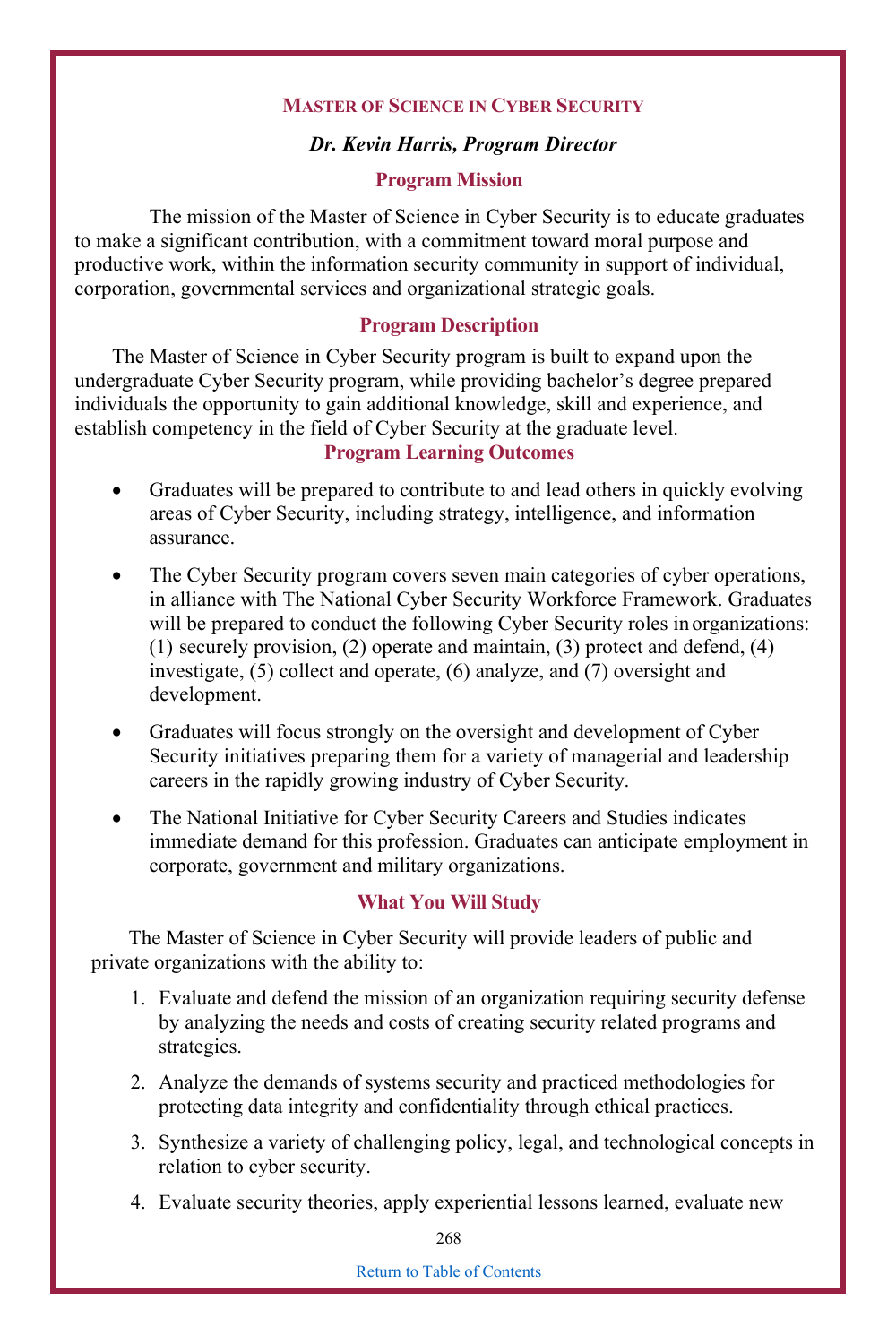research and generate new research and security models for organization's who require security related and information management strategies.

## **Degree Requirements**

The graduate program consists of 30 credit hours.

| <b>Master of Science in Cyber Security – Core Curriculum</b> |                |
|--------------------------------------------------------------|----------------|
| Course                                                       | <b>Credits</b> |
| CYBR 610: Cyber Operations Management                        |                |
| CYBR 615: Strategic Cyber Intelligence                       |                |
| CYBR 620: Legal Issues in Cyber Security                     |                |
| CYBR 625: Cyber Psychology                                   |                |
| CYBR 630: Offensive and Defensive Strategies                 |                |
| CYBR 635: Security and Information Data Analytics            |                |
| CYBR 660: Capstone: Practical Applications in Security       |                |
| <b>Total Credits</b>                                         |                |

# **MASTER OF SCIENCE IN CYBER SECURITY CONCENTRATIONS**

| <b>Cyber Security Strategy</b>                              |                |
|-------------------------------------------------------------|----------------|
| Course                                                      | <b>Credits</b> |
| CYBR 635: Security and Information Data Analytics           | 3              |
| CYBR 640: Strategic Investments in Information Security     | 3              |
| CYBR 645: Enterprise Infrastructure Planning & Safeguarding | $rac{3}{3}$    |
| CYBR 650: Cyber Security Policy Implementation              |                |
| <b>Total Degree Credits</b>                                 | 30             |
| <b>Total Certificate Credits</b>                            | 12             |
| <b>Cyber Intelligence</b>                                   |                |
| Course                                                      | <b>Credits</b> |
| CYBR 615: Strategic Cyber Intelligence                      | 3              |
| CYBR 710: Open Source Intelligence                          | 3              |
| CYBR 715: Social Media Intelligence                         | 3              |
| CYBR 720: Information Operations                            | 3              |
| <b>Total Degree Credits</b>                                 | 30             |
| <b>Total Certificate Credits</b>                            | 12             |
| <b>Information Assurance</b>                                |                |
| Course                                                      | <b>Credits</b> |
| CYBR 620: Legal Issues in Cyber Security                    | 3              |
| CYBR 810 Information Assurance & Risk Management            | 3              |
| <b>CYBR 815: Security Governance Frameworks</b>             | 3              |
| CYBR 820: Security & Regulatory Compliance                  | 3              |
| <b>Total Degree Credits</b>                                 | 30             |
| <b>Total Certificate Credits</b>                            | 12             |

### **Transfer Credit**

Students enrolled in the MSCS program, or certificate program, must take a minimum of 21 total credit hours from the University of Charleston, and may transfer a maximum of 9 credit hours from a regionally accredited university (subject to approval by the Program Director). Three of the required 21 credit hours must include the CYBR 660 capstone course.